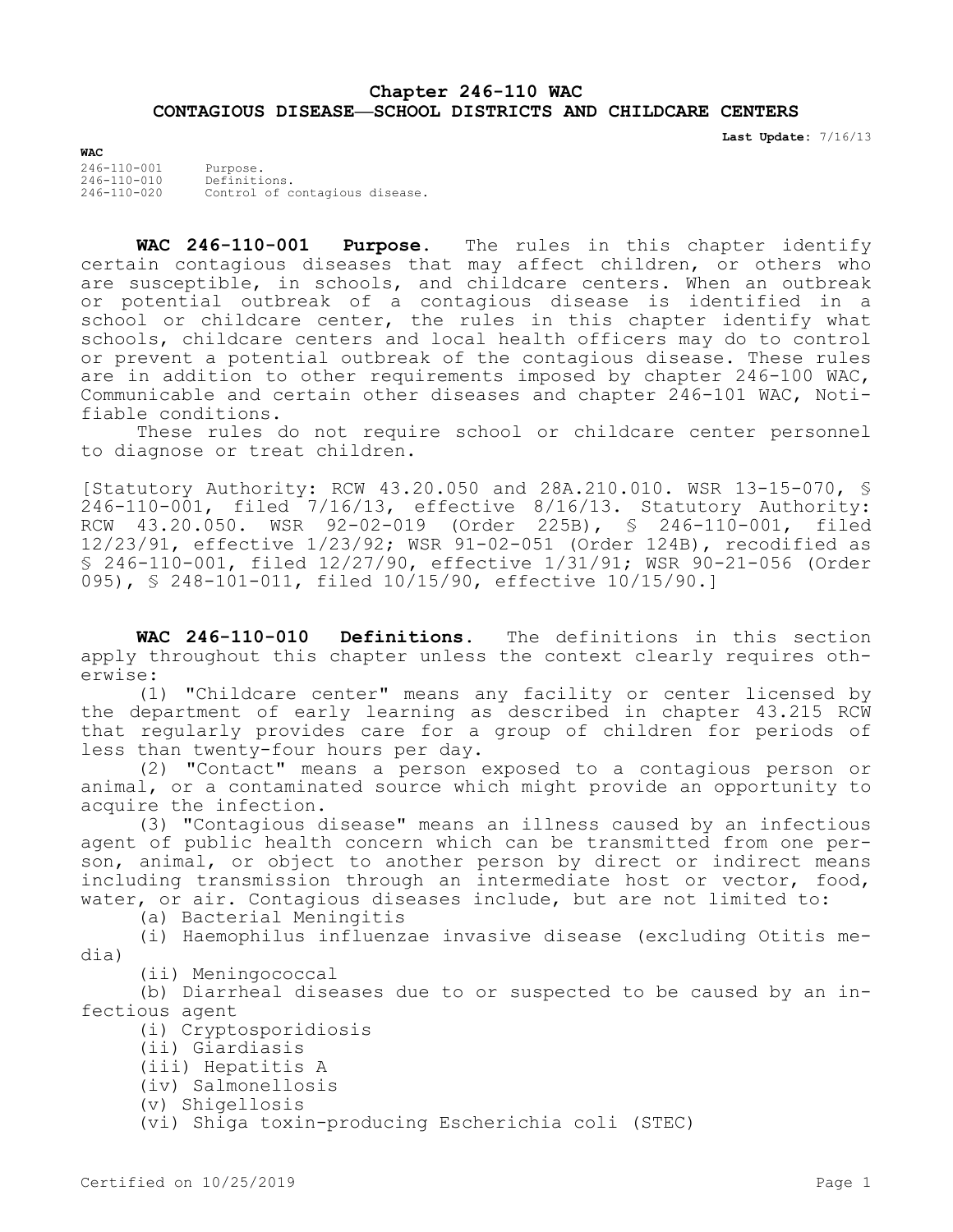(c) Diseases spread through the air - Tuberculosis

(d) Vaccine preventable diseases

(i) Chickenpox (Varicella)

(ii) Diphtheria

(iii) German measles (Rubella)

(iv) Measles (Rubeola)

(v) Mumps

(vi) Whooping cough (Pertussis)

(4) "Contaminated" means containing or having contact with infectious agents that pose an immediate threat to present or future public health.

(5) "Exposed" means such association with a person or animal in the infectious stage of a disease, or with a contaminated source, which provides the opportunity to acquire the infection.

(6) "Infectious agent" means an organism that is capable of producing infection or infectious disease.

(7) "Outbreak" means the occurrence of cases of a disease or condition in any area over a given period of time in excess of the expected number of cases as determined by the local health officer.

(8) "School" means each building, facility, and location at or within which any or all portions of a preschool, kindergarten, and grades one through twelve program of education and related activities are conducted for two or more students or children by or on behalf of any public school district and by or on behalf of any private school or private institution subject to approval by the state board of education.

(9) "Susceptible" means a person who has no immunity to an infectious agent.

[Statutory Authority: RCW 43.20.050 and 28A.210.010. WSR 13-15-070, § 246-110-010, filed 7/16/13, effective 8/16/13. Statutory Authority: RCW 43.20.050. WSR 91-02-051 (Order 124B), recodified as § 246-110-010, filed 12/27/90, effective 1/31/91; WSR 90-21-056 (Order 095), § 248-101-021, filed 10/15/90, effective 10/15/90.]

**WAC 246-110-020 Control of contagious disease.** (1) When a school or childcare center becomes aware of the presence of a contagious disease at the facility, as defined in WAC 246-110-010, the officials at the school or childcare center shall notify the appropriate local health officer for guidance.

(2) When there is an outbreak of a contagious disease, as defined in WAC 246-110-010, and there is the potential for a case or cases within a school or childcare center, the local health officer, after consultation with the secretary of health or designee if appropriate, shall take all appropriate actions deemed to be necessary to control or eliminate the spread of the disease within their local health jurisdiction including, but not limited to:

(a) Closing part or all of the affected school(s) or childcare center(s);

(b) Closing other schools or childcare centers;

(c) Canceling activities or functions at schools or childcare centers;

(d) Excluding from schools or childcare centers any students, staff, and volunteers who are infectious, or exposed and susceptible to the disease.

(3) Prior to taking action the health officer shall: